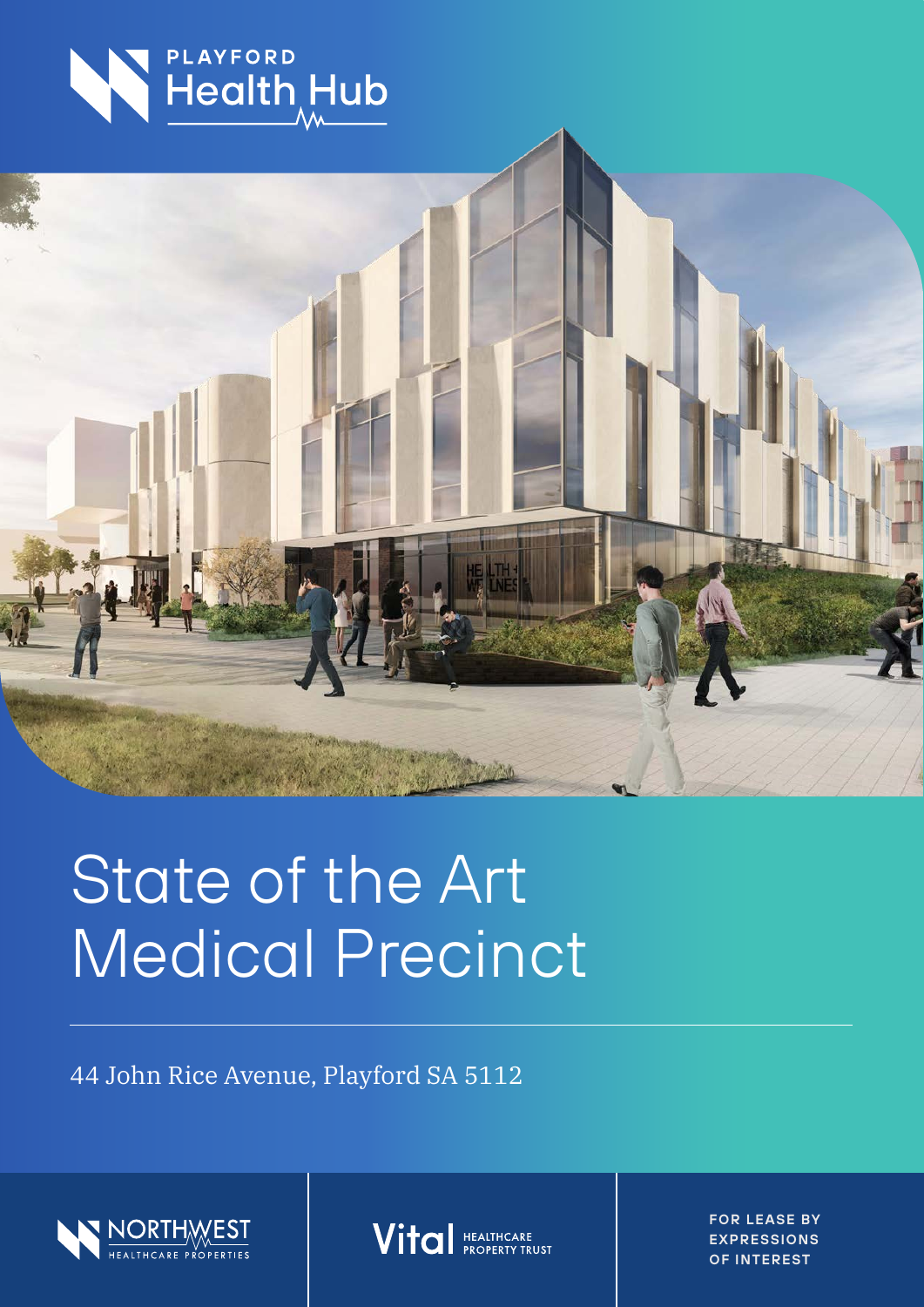The Playford Health Hub is being developed by Vital Healthcare Property Trust, an NZX listed fund, managed by NorthWest Healthcare Properties. Together, Vital and NorthWest have over 25 years' experience in the Australian healthcare property sector

The health & wellness precinct will include a state-of-the-art Medical & Specialist Centre, built in co-location with Lyell McEwin public hospital. A retail and multi-deck car park will also begin construction shortly, while designs and feasibility workshops are underway for a private hospital to complete the precinct.

## **Highlights**

### **Significant** Healthcare Precinct

Exceptional Proximity Directly opposite Lyell McEwin public hospital

#### Unsurpassed Exposure

Prime corner plot on north eastern corner of John Rice Avenue and Haydown road

Servicing a Population of 400k+

 $\mathbf n$ 

F.



Lyell McEwin Hospital services a population of 400k+ and is forecast to grow over 45k in the next decade





21km from Adelaide CBD in city of Playford, it's located in Adelaide North's most significant healthcare precinct.



State-of-the-art High quality and architecturally designed multi-level medical

consulting building.

Purpose Built

Designed to house a high standard of comprehensive medical services, from consulting rooms to pathology

and radiology departments.

#### Premium Location Located directly opposite Lyell McEwin public hospital in a significant growth corridor.





Future Expansion Future development of the precinct to include a new private hospital.



### Advantageous Co-location

Proximity of healthcare providers to benefit patients by providing a convenient setting.





## Strong Partnerships



The Playford Health Hub was envisioned to meet the health needs of North Adelaide's expanding population. The state-of-the-art health & wellness precinct is to be constructed across 3 stages.

## Overall Development

## Private Hospital

—

A 75-100 patient-private hospital with up to 8 theatres to service the growing population and demand for health services.

Est. construction commencement: July 2022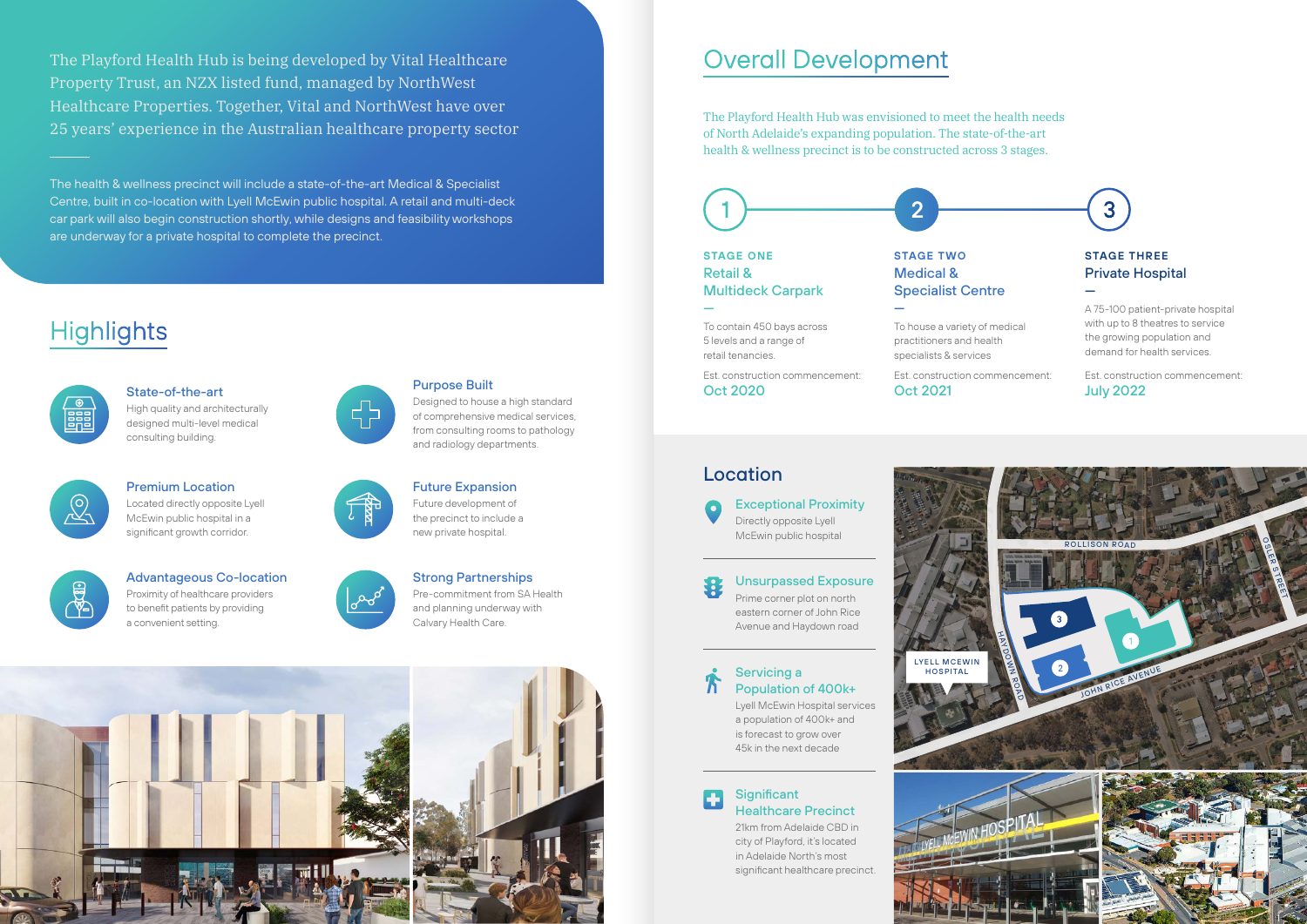## Stage 1 – Retail & Multideck Carpark

- 75–100 patient-private hospital
- Up to 8 operating theatres
- Further expansion options available subject to demand
- Existing Calvary Central Districts Hospital services
- Dedicated basement car park





 $\blacktriangleright$  Basement link to medical office building (Stage 2) for ease of access

Proposed air bridge link between Lyell McEwin Public Hospital and Private Hospital

proposed to transfer and grow

- Ground floor retail tenancies ranging in size from 20m2 to 400m2
- Multiple food and beverage options for the precinct
- $\triangleleft$  450 car parking bays across 5 levels
- ◆ 250 car parking bays pre-leased by SA Health to support the Lyell McEwin Hospital
- $\blacktriangleright$  Remaining 200 car parking bays available for casual users and for lease to tenants
- Additional 50 on grade car parking bays

With its proximity to Lyell McEwin Public Hospital, the proposed private hospital will complete the precinct and deliver services to an ever growing population. Partnership discussions continue with Calvary Health Care, one of Australia's largest private hospital operators

A retail and multi-deck car park will begin construction, containing 450 bays across 5 levels and a range of retail tenancies.

## Stage 3 – Private Hospital

### The modern and multi-use 3 level medical office and matches of the Meeting the demand for future growth

building is suitable for specialist and associated health services such as pharmacies, radiation oncology, pathology, occupational health services and specialist consulting.

## Stage 2 – Medical & Specialist Centre